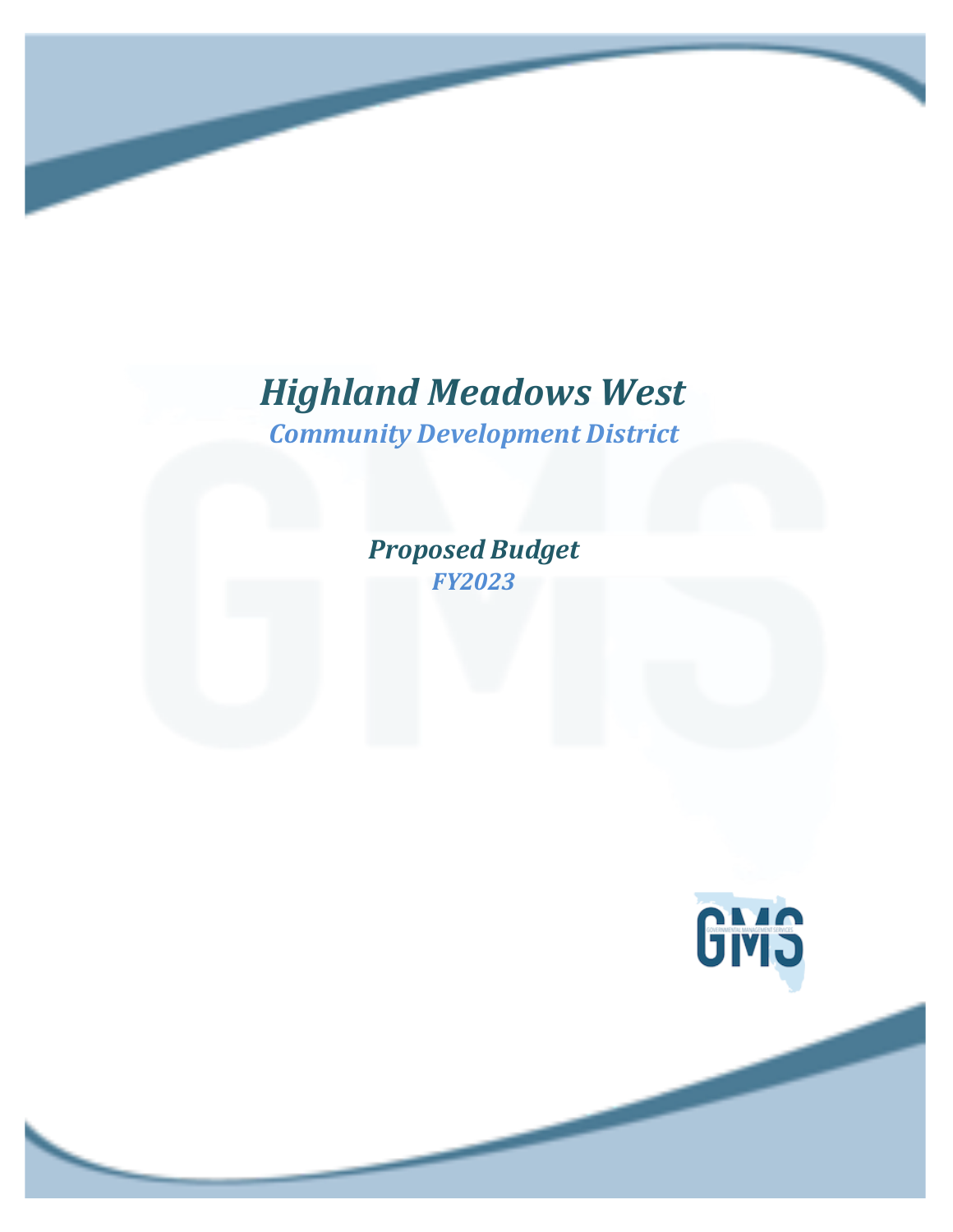# **Table of Contents**

| $1 - 2$   | General Fund                                                                                                                                          |
|-----------|-------------------------------------------------------------------------------------------------------------------------------------------------------|
|           |                                                                                                                                                       |
| $3 - 6$   | <b>General Fund Narrative</b><br><u> 1980 - Jan Samuel Barbara, martin da shekara 1980 - An tsara 1980 - An tsara 1980 - An tsara 1980 - An tsara</u> |
|           |                                                                                                                                                       |
| 7         | Series 2019 Debt Service Fund                                                                                                                         |
|           |                                                                                                                                                       |
| $8 - 9$   | Series 2019 Amortization Schedule                                                                                                                     |
|           |                                                                                                                                                       |
| 10        | Series 2020 A2 Debt Service Fund                                                                                                                      |
|           |                                                                                                                                                       |
| $11 - 12$ | Series 2020 A2 Amortization Schedule                                                                                                                  |
|           |                                                                                                                                                       |
| 13        | Series 2020 A3 Debt Service Fund                                                                                                                      |
|           |                                                                                                                                                       |
| $14 - 15$ | Series 2020 A3 Amortization Schedule                                                                                                                  |
|           |                                                                                                                                                       |
| 16        | Capital Reserve Fund                                                                                                                                  |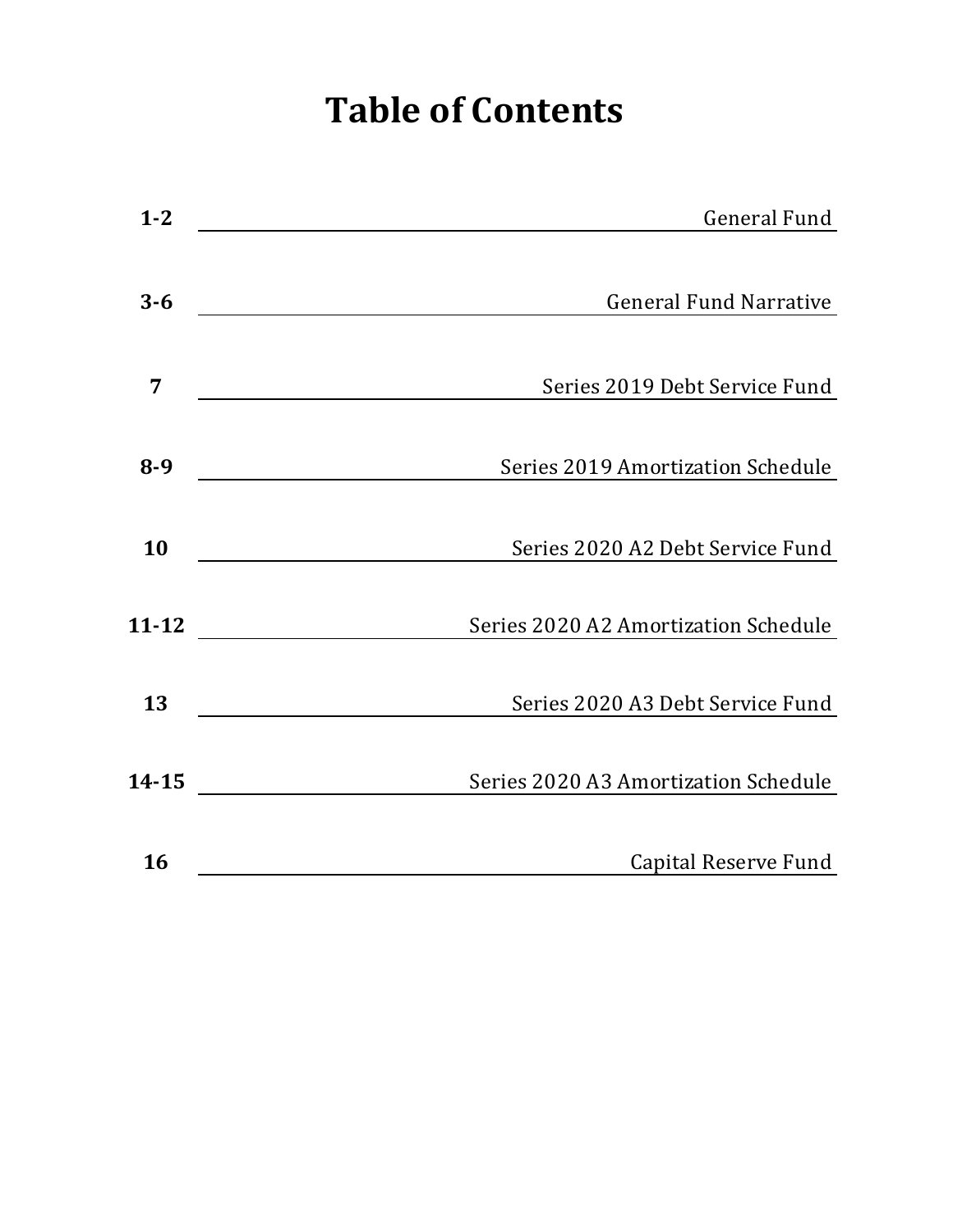## **Community Development District**

**Proposed Budget** 

**General Fund** 

|                                  | Adopted                 |         | Actuals |                 | Projected                      | Total           | Proposed                |         |  |
|----------------------------------|-------------------------|---------|---------|-----------------|--------------------------------|-----------------|-------------------------|---------|--|
| Description                      | <b>Budget</b><br>FY2022 |         |         | Thru<br>3/31/22 | <b>Next</b><br>6 Months        | Thru<br>9/30/22 | <b>Budget</b><br>FY2023 |         |  |
|                                  |                         |         |         |                 |                                |                 |                         |         |  |
| <b>Revenues</b>                  |                         |         |         |                 |                                |                 |                         |         |  |
| Assessments - Tax Roll           | \$                      | 366,228 | \$      | 360,477         | \$<br>5,752                    | \$<br>366,228   | \$                      | 434,731 |  |
| Other Revenue                    | \$                      |         | \$      | 180             | \$                             | \$<br>180       | \$                      |         |  |
| <b>Total Revenues</b>            | \$                      | 366,228 | \$      | 360,657         | \$<br>5,752                    | \$<br>366,408   | \$                      | 434,731 |  |
| <b>Expenditures</b>              |                         |         |         |                 |                                |                 |                         |         |  |
| <b>Administrative</b>            |                         |         |         |                 |                                |                 |                         |         |  |
| <b>Supervisor Fees</b>           | \$                      | 12.000  | \$      | 1,800           | \$<br>6.000                    | \$<br>7.800     | \$                      | 12,000  |  |
| Engineering                      | \$                      | 20,000  | \$      | 935             | \$<br>10,000                   | \$<br>10,935    | \$                      | 15,000  |  |
| District Counsel                 | \$                      | 20,000  | \$      | 2,616           | \$<br>10,000                   | \$<br>12,616    | \$                      | 20,000  |  |
| Annual Audit                     | \$                      | 6,000   | \$      |                 | \$<br>6,000                    | \$<br>6,000     | \$                      | 6,100   |  |
| <b>Assessment Administration</b> | \$                      | 5,000   | \$      | 5,000           | \$                             | \$<br>5,000     | \$                      | 5,000   |  |
| Arbitrage                        | \$                      | 900     | \$      | 450             | \$<br>450                      | \$<br>900       | \$                      | 900     |  |
| Dissemination                    | \$                      | 10,000  | \$      | 5,000           | \$<br>5,000                    | \$<br>10,000    | \$                      | 6,000   |  |
| <b>Trustee Fees</b>              | \$                      | 7,147   | \$      | 8,889           | \$                             | \$<br>8,889     | \$                      | 8,889   |  |
| <b>Management Fees</b>           | \$                      | 36,050  | \$      | 18,025          | \$<br>18,025                   | \$<br>36,050    | \$                      | 37,853  |  |
| <b>Information Technology</b>    | \$                      | 1,800   | \$      | 900             | \$<br>900                      | \$<br>1,800     | \$                      | 1,800   |  |
| Website Maintenance              | \$                      | 1,200   | \$      | 600             | \$<br>600                      | \$<br>1,200     | \$                      | 1,200   |  |
| Postage & Delivery               | \$                      | 500     | \$      | 669             | \$<br>250                      | \$<br>919       | \$                      | 950     |  |
| <b>Office Supplies</b>           | \$                      | 1,000   | \$      | 5               | \$<br>500                      | \$<br>505       | \$                      | 1,000   |  |
| Telephone                        | \$                      | 250     | \$      |                 | \$<br>$\overline{\phantom{0}}$ | \$              | \$                      |         |  |
| Copies                           | \$                      | 1,000   | \$      | 24              | \$<br>500                      | \$<br>524       | \$                      | 500     |  |
| Insurance                        | \$                      | 5,700   | \$      | 5,570           | \$                             | \$<br>5,570     | \$                      | 6,684   |  |
| Legal Advertising                | \$                      | 10,000  | \$      |                 | \$<br>5,000                    | \$<br>5,000     | \$                      | 2,500   |  |
| <b>Other Current Charges</b>     | \$                      | 2,500   | \$      | 232             | \$<br>1,250                    | \$<br>1,482     | \$                      | 1,482   |  |
| Dues, Licenses & Subscriptions   | \$                      | 175     | \$      | 175             | \$                             | \$<br>175       | \$                      | 175     |  |
| Subtotal Administrative          | \$                      | 141,222 | \$      | 50,890          | \$<br>64,475                   | \$<br>115,365   | \$                      | 128,033 |  |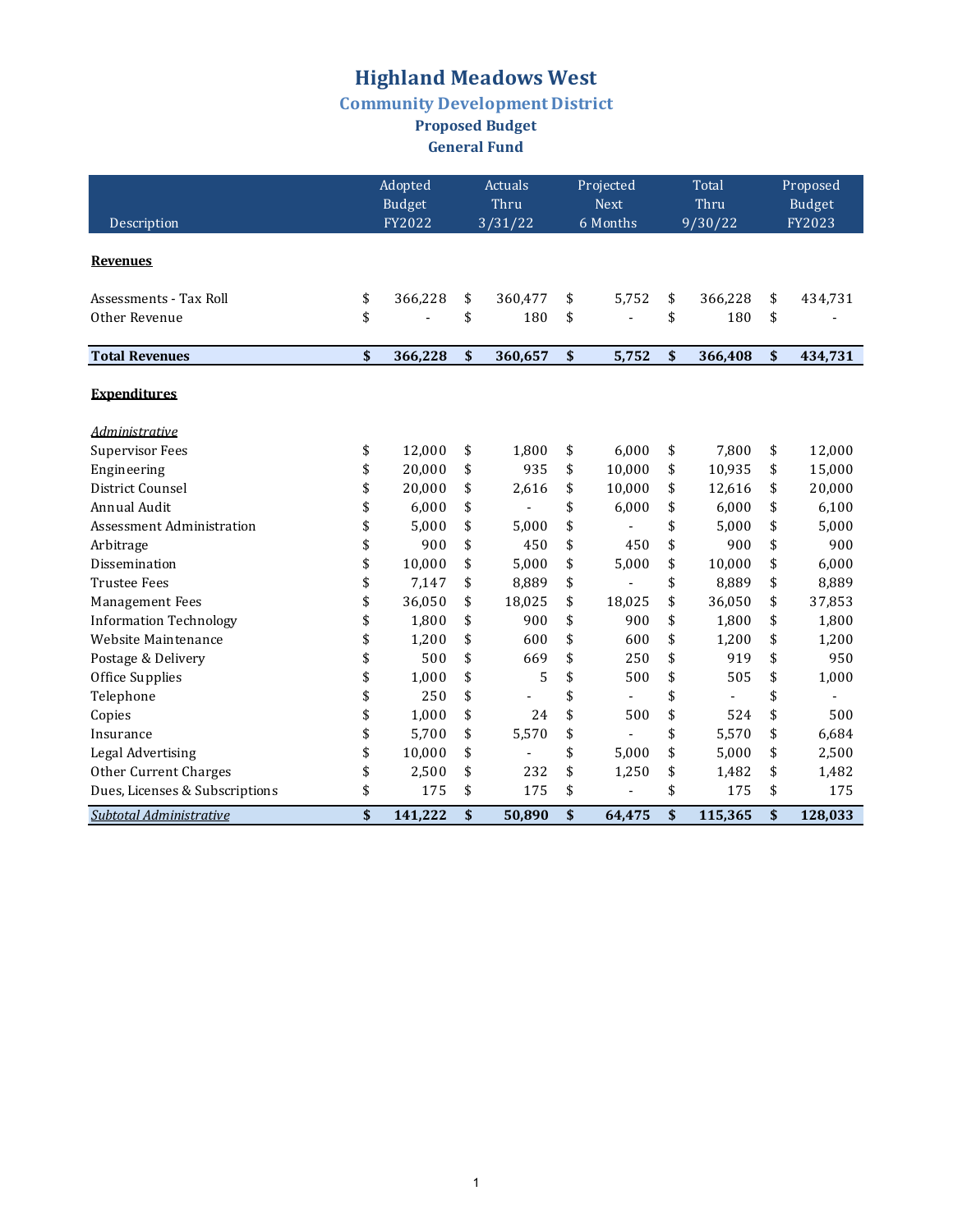#### **Community Development District**

**Proposed Budget**

**General Fund** 

|                                              | Adopted       |              | <b>Actuals</b> |    | Projected   | Total         | Proposed |               |  |
|----------------------------------------------|---------------|--------------|----------------|----|-------------|---------------|----------|---------------|--|
|                                              | <b>Budget</b> |              | Thru           |    | <b>Next</b> | Thru          |          | <b>Budget</b> |  |
| Description                                  | FY2022        | 3/31/22      |                |    | 6 Months    | 9/30/22       | FY2023   |               |  |
|                                              |               |              |                |    |             |               |          |               |  |
| <b>Operations &amp; Maintenance</b>          |               |              |                |    |             |               |          |               |  |
| Property Insurance                           | \$<br>6,000   | \$           | 1.838          | \$ |             | \$<br>1.838   | \$       | 2,206         |  |
| <b>Field Management</b>                      | \$<br>7,500   | \$           | 3,750          | \$ | 3,750       | \$<br>7,500   | \$       | 7,875         |  |
| <b>Interlocal Amenity Agreement</b>          | \$<br>77,147  | \$           |                | \$ | 77,147      | \$<br>77,147  | \$       | 92,626        |  |
| Playground Lease                             | 30.000        | \$           | 14,867         | \$ | 14,867      | \$<br>29,733  | \$       | 30,000        |  |
| Landscape Maintenance                        | \$<br>51,334  | \$           | 25,672         | \$ | 25,672      | \$<br>51,344  | \$       | 53,911        |  |
| Landscape Replacement                        | \$<br>7,500   | \$           |                | \$ | 7.500       | \$<br>7,500   | \$       | 18,000        |  |
| Streetlights                                 | \$<br>18,000  | \$           | 7,258          | \$ | 9,000       | \$<br>16,258  | \$       | 19,800        |  |
| Electric                                     | 3,600         | \$           | 1,976          | \$ | 2,400       | \$<br>4,376   | \$       | 5,280         |  |
| Water & Sewer                                | \$<br>1,000   | \$           |                | \$ | 1,000       | \$<br>1,000   | \$       | 1,000         |  |
| Sidewalk & Asphalt Maintenace                | \$            | \$           |                | \$ |             | \$            | \$       | 2,500         |  |
| <b>Irrigation Repairs</b>                    | 3,500         | \$           | 339            | \$ | 1.750       | \$<br>2.089   | \$       | 6,000         |  |
| General Repairs & Maintenance                | \$<br>9,000   | \$           | 3,986          | \$ | 4,500       | \$<br>8,486   | \$       | 10,000        |  |
| Contingency                                  | \$<br>5,425   | \$           | 160            | \$ | 2,713       | \$<br>2,873   | \$       | 7,500         |  |
| <b>Subtotal Operations &amp; Maintenance</b> | \$<br>220,006 | \$           | 59,845         | \$ | 150,298     | \$<br>210,143 | \$       | 256,698       |  |
|                                              |               |              |                |    |             |               |          |               |  |
| Other Expenses                               |               |              |                |    |             |               |          |               |  |
| <b>Capital Reserves</b>                      | \$<br>5,000   | \$           |                | \$ | 5,000       | \$<br>5,000   | \$       | 50,000        |  |
| <b>Total Other Expenses</b>                  | \$<br>5,000   | \$           | ä,             | \$ | 5,000       | \$<br>5,000   | \$       | 50,000        |  |
|                                              |               |              |                |    |             |               |          |               |  |
| <b>Total Expenditures</b>                    | \$<br>366,228 | $\mathbf{s}$ | 110,734        | \$ | 219,773     | \$<br>330,508 | \$       | 434,731       |  |
|                                              |               |              |                |    |             |               |          |               |  |
| <b>Excess Revenues/(Expenditures)</b>        | \$            | \$           | 249,922        | \$ | (214, 022)  | \$<br>35,901  | \$       |               |  |

| Net Assessments<br>Add: Discounts & Collections 7% | \$434,731<br>\$32,722 |
|----------------------------------------------------|-----------------------|
| Gross Assessments                                  | \$467,453             |
| Assessable Units                                   | 442                   |
| Per Unit Gross Assessment                          | \$1.057.59            |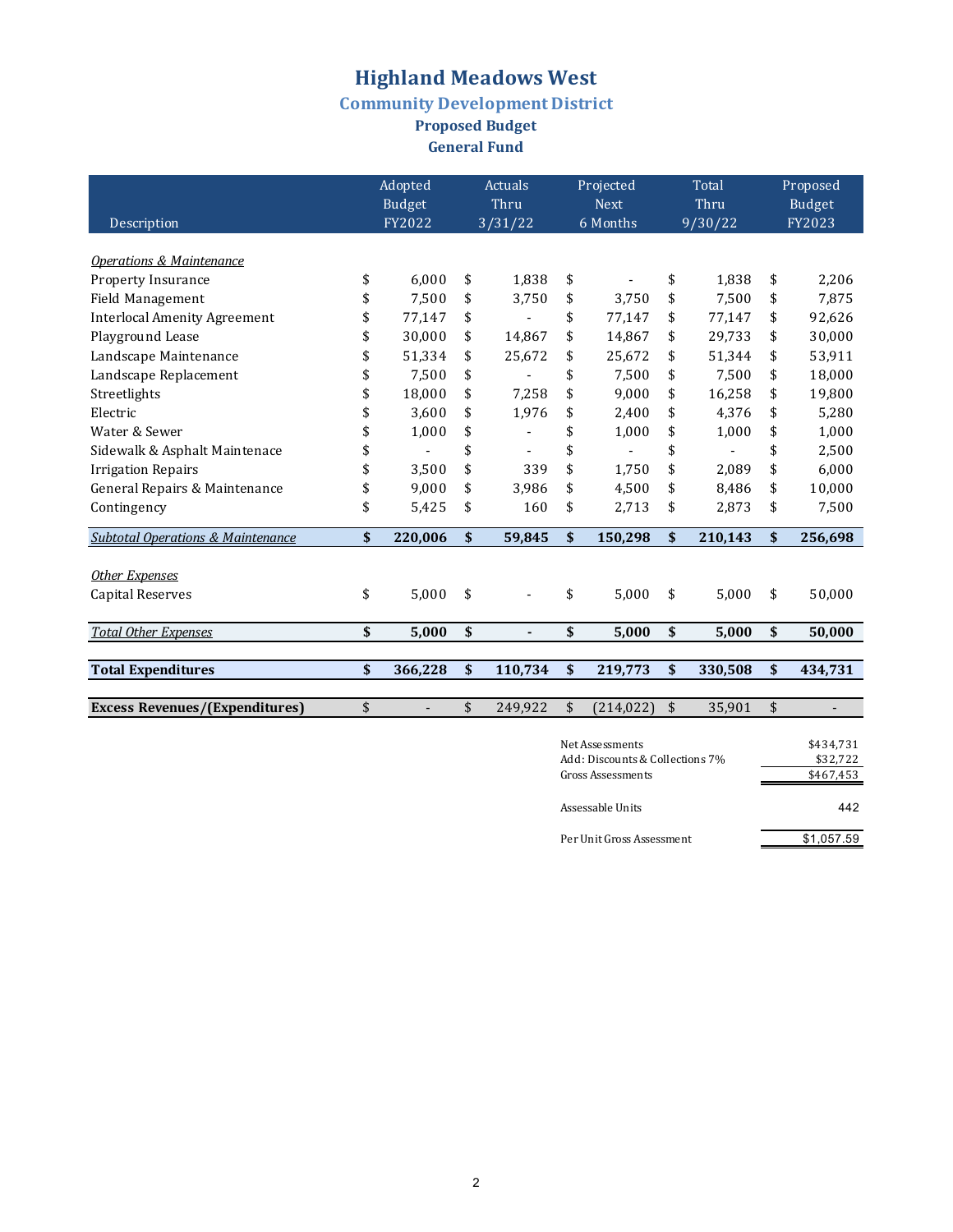### **Highland Meadows West Community Development District General Fund Budget**

#### **Revenues:**

#### *Assessments*

The District will levy a non-ad valorem assessment on all the assessable property within the District in order to pay for operating expenditures during the fiscal year.

<u>*<u></u>*</u>

#### **Expenditures:**

#### **General & Administrative:**

#### *Supervisor Fees*

Chapter 190, Florida Statutes, allows for each Board member to receive \$200 per meeting, not to exceed \$4,800 per year paid to each Supervisor for the time devoted to District business and meetings.

#### *Engineering*

The District's engineer, Dewberry Engineering, will be providing general engineering services to the District, e.g. attendance and preparation for monthly board meetings, review invoices and various projects as directed by the Board of Supervisors and the District Manager.

#### *District Counsel*

The District's legal counsel, KE law Group, will be providing general legal services to the District, e.g. attendance and preparation for meetings, preparation and review of agreements, resolutions, etc. as directed by the Board of Supervisors and the District Manager.

#### *Annual Audit*

The District is required by Florida Statutes to arrange for an independent audit of its financial records on an annual basis. The District is currently contracted with Carr, Riggs & Ingram, LLC for these services.

#### *Assessment Administration*

The District has contracted with Governmental Management Services-Central Florida, LLC, to levy and administer the collection of non-ad valorem assessment on all assessable property within the District.

#### *Arbitrage*

The District will contract with an independent certified public accountant to annually calculate the District's Arbitrage Rebate Liability on its Series 2019, Series 2020 A2 & Series 2020 A3 bonds.

#### *Dissemination*

The District is required by the Security and Exchange Commission to comply with Rule  $15c2-12(b)(5)$  which relates to additional reporting requirements for unrated bond issues. This cost is based upon the Series 2019, Series 2020 A2 and Series 2020 A3 bonds. Governmental Management Services-Central Florida, LLC, provides these services.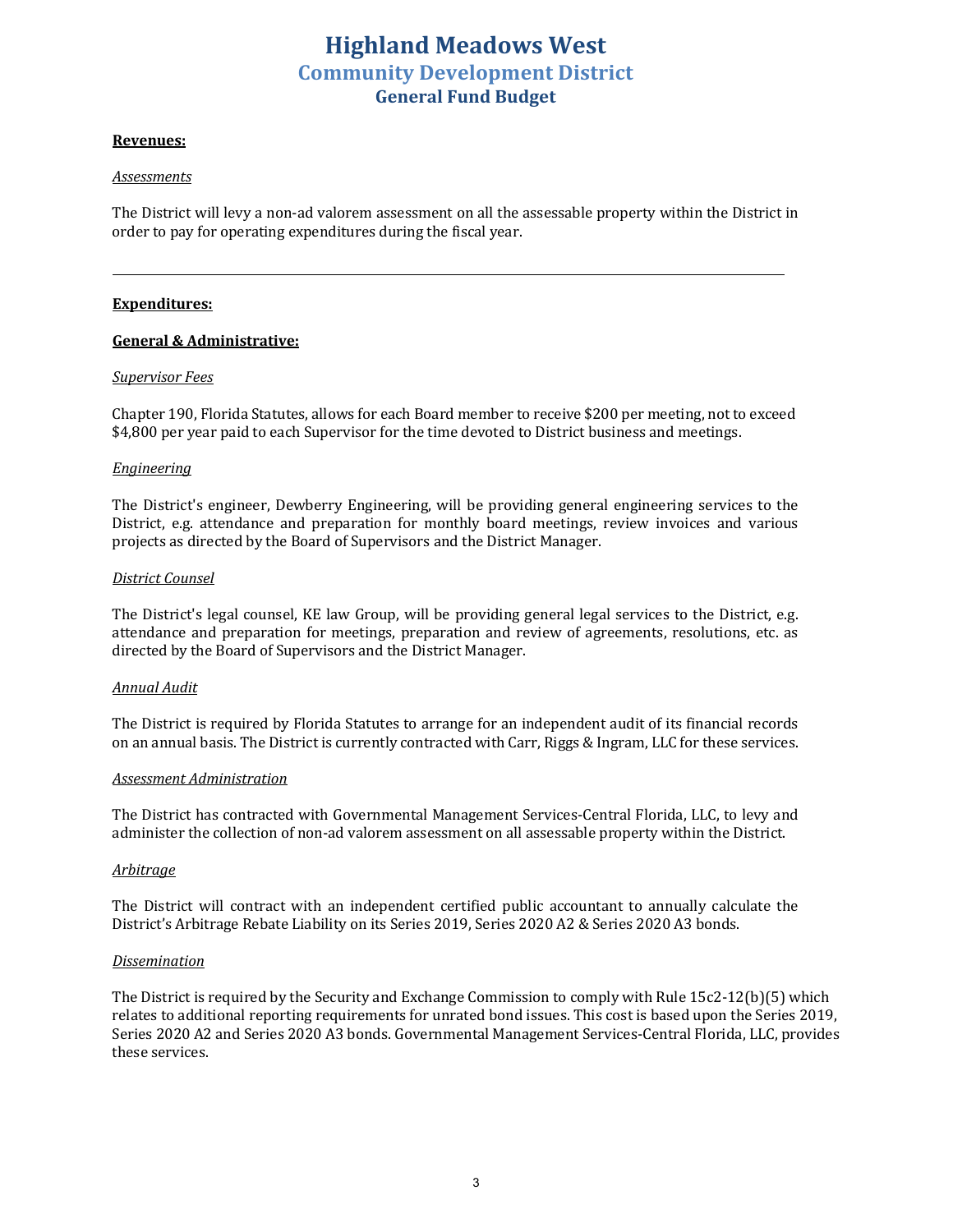### **Highland Meadows West Community Development District General Fund Budget**

#### *Trustee Fees*

The District will incur trustee related costs with the issuance of its' issued bonds.

#### *Management Fees*

The District receives Management, Accounting and Administrative services as part of a Management Agreement with Governmental Management Services-Central Florida, LLC. The services include but are not limited to, recording and transcription of board meetings, administrative services, budget preparation, all financial reports, annual audits, etc.

#### *Information Technology*

Represents costs related to the District's information systems, which include but are not limited to video conferencing services, cloud storage services and servers, security, accounting software, etc. Governmental Management Services-Central Florida, LLC, provides these services.

#### *Website Maintenance*

Represents the costs associated with monitoring and maintaining the District's website created in accordance with Chapter 189, Florida Statutes. These services include site performance assessments, security and firewall maintenance, updates, document uploads, hosting and domain renewals, website backups, etc. Governmental Management Services-Central Florida, LLC, provides these services.

#### *Telephone*

Telephone and fax machine.

#### *Postage & Delivery*

The District incurs charges for mailing of Board meeting agenda packages, overnight deliveries, correspondence, etc.

#### *Office Supplies*

Any supplies that may need to be purchased during the fiscal year, e.g., paper, minute books, file folders, labels, paper clips, etc.

#### *Printing & Binding*

Printing and Binding agenda packages for board meetings, printing of computerized checks, stationary, envelopes, etc.

#### *Insurance*

The District's general liability and public official's liability insurance coverage is provided by the Florida Insurance Alliance (FIA). FIA specializes in providing insurance coverage to governmental agencies.

#### *Legal Advertising*

The District is required to advertise various notices for monthly Board meetings, public hearings, etc. in a newspaper of general circulation.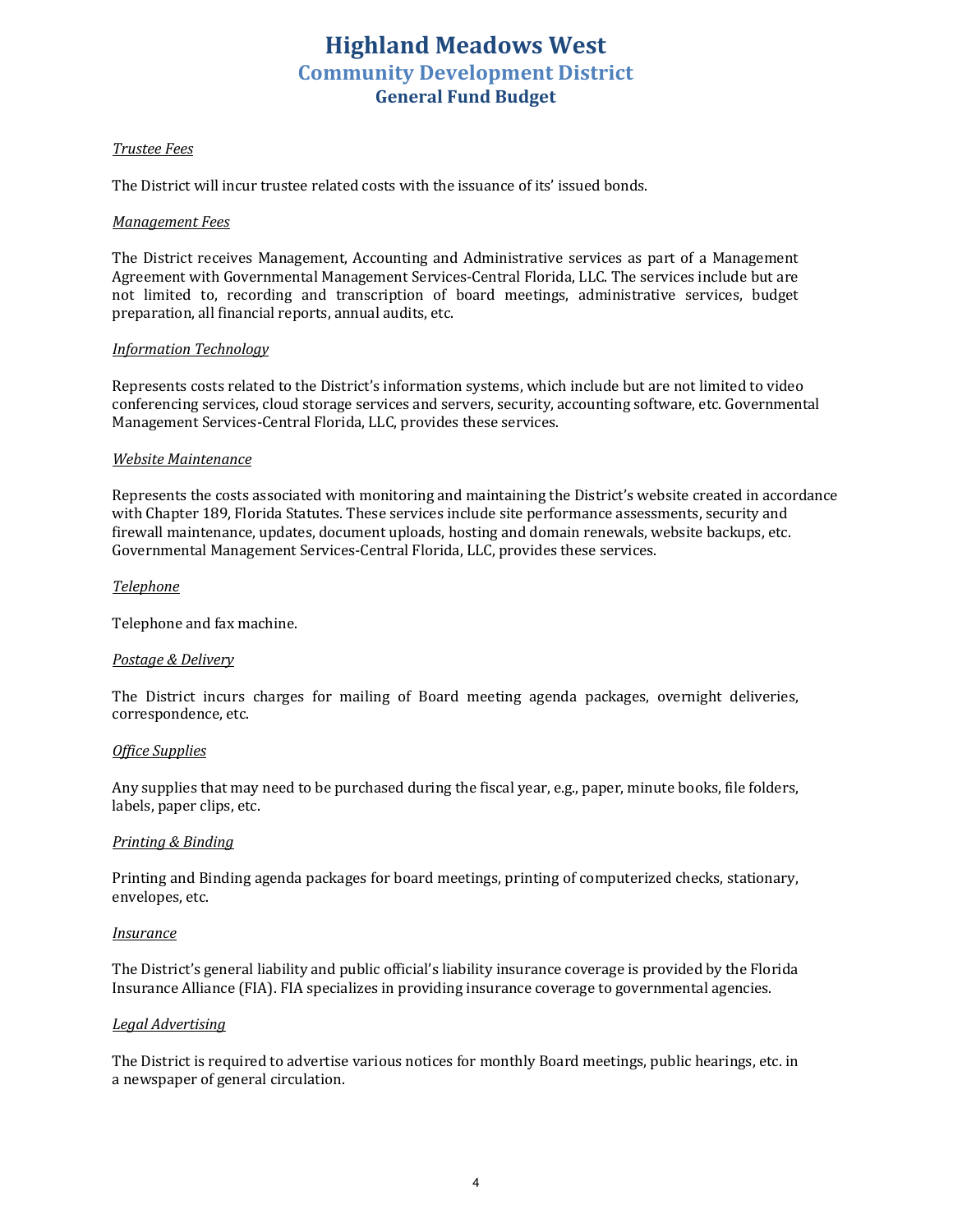### **Highland Meadows West Community Development District General Fund Budget**

#### *Other Current Charges*

Bank charges and any other miscellaneous expenses incurred during the year.

#### *Dues, Licenses & Subscriptions*

The District is required to pay an annual fee to the Florida Department of Economic Opportunity for \$175. This is the only expense under this category for the District.

#### *Operations & Maintenance:*

#### **Property Insurance**

The District's property insurance coverage is provided by the Florida Insurance Alliance (FIA). FIA specializes in providing insurance coverage to governmental agencies.

#### *Field Management*

Represents the costs of contracting services that provide onsite field management of contracts for the District such as landscape and lake maintenance. These services are provided by Governmental Management Services-Central Florida, LLC. Services provided include onsite inspections, meetings with contractors, monitoring of utility accounts, attend Board meetings and receive and respond to property owner phone calls and emails.

#### *Interlocal Amenity Agreement*

The District has entered into an Interlocal Agreement with Davenport Road South Community Development District (CDD) for the use of their amenity facilities. This cost is based on 52% of the overall amenity budget of Davenport Road South CDD.

#### *Playground Lease*

The District has entered into a leasing agreement for playgrounds installed in the community with Navitas.

#### *Landscape Maintenance*

Represents the maintenance of the landscaping within the common areas of the District after the installation of landscape material has been completed. The District has contracted with Prince & Sons, Inc. to provide these services.

| <b>Description</b> | Monthly    | Annually |
|--------------------|------------|----------|
| Maintenance        | \$4,278.67 | \$51,344 |
| Total              |            | \$51,344 |

#### *Landscape Replacement*

Represents the estimated cost of replacing landscaping within the common areas of the District.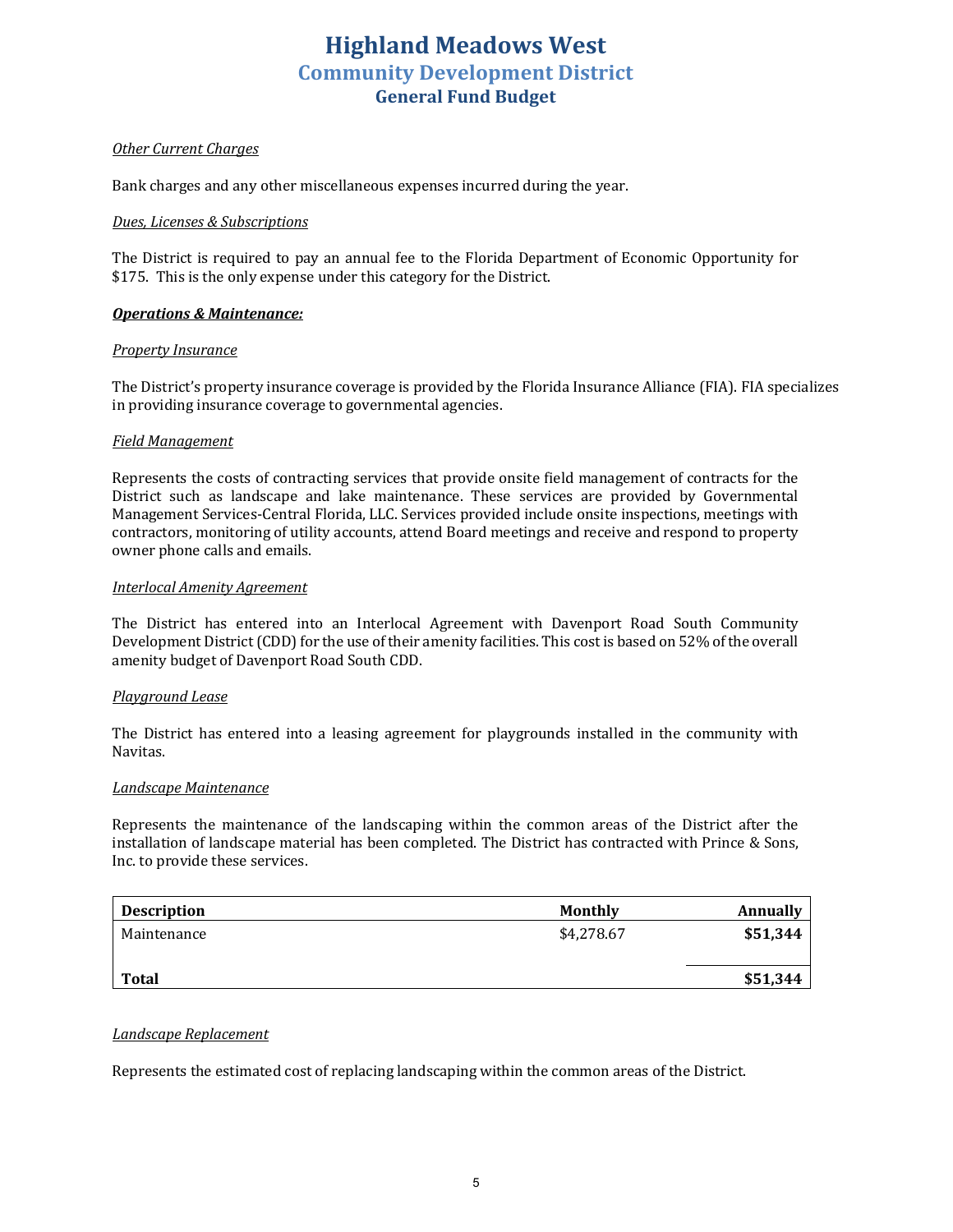### **Highland Meadows West Community Development District General Fund Budget**

#### *Streetlights*

Represents the cost to maintain streetlights currently in place within the District Boundaries.

#### *Electric*

Represents current and estimated electric charges of common areas throughout the District.

#### *Water & Sewer*

Represents current and estimated costs for water and refuse services provided for common areas throughout the District.

#### *Irrigation Repairs*

Represents the cost of maintaining and repairing the irrigation system. This includes the sprinklers, and irrigation wells.

#### *General Repairs & Maintenance*

Represents estimated costs for general repairs and maintenance of the District's common areas.

#### *Contingency*

Represents funds allocated to expenses that the District could incur throughout the fiscal year that do not fit into any field category.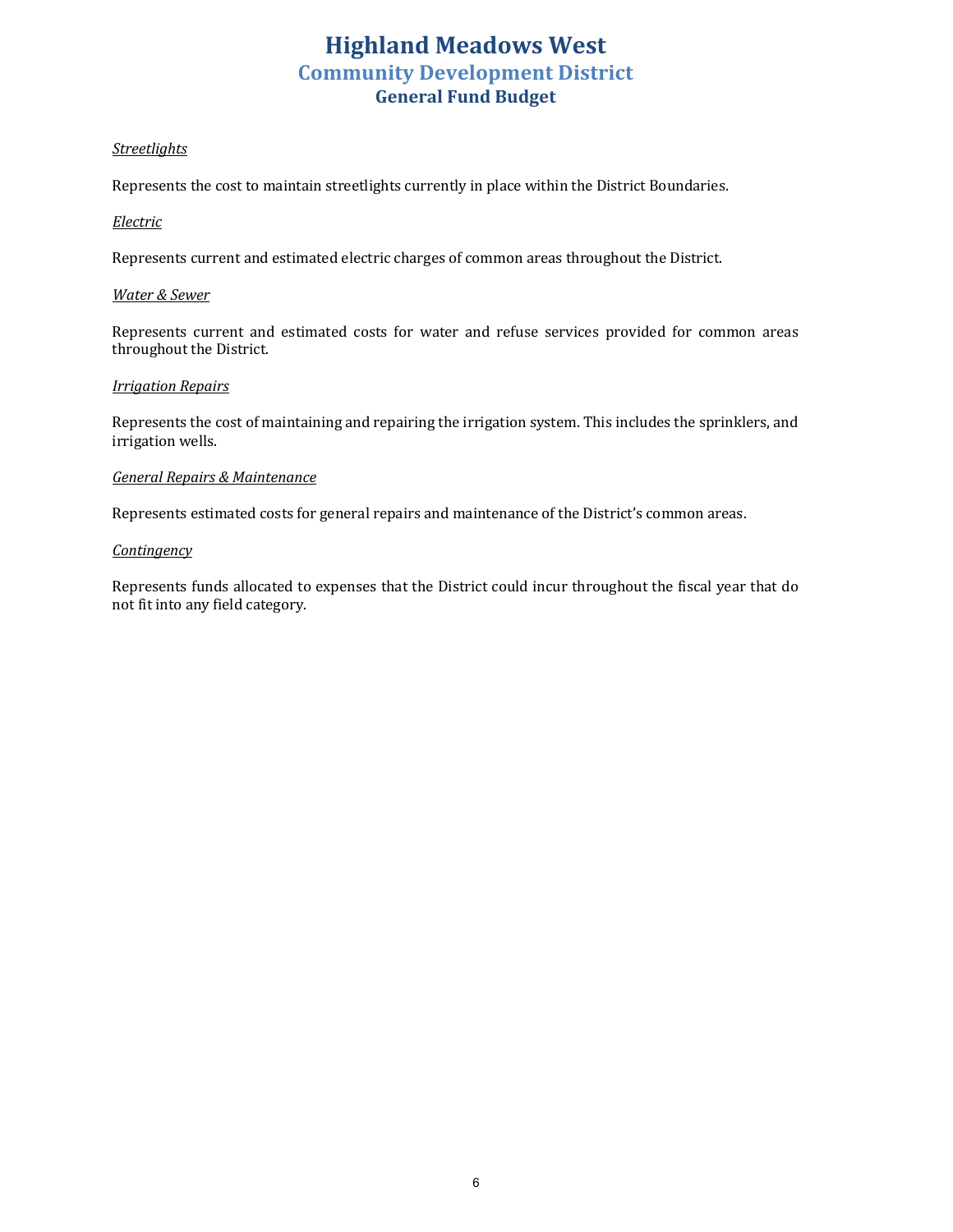### **Community Development District**

### **Proposed Budget Series 2019 Debt Service Fund**

|                                       | Adopted<br>Budget | Actual<br>Thru |                           | Projected<br><b>Next</b> |    | Projected<br>Thru | Proposed<br><b>Budget</b> |         |  |
|---------------------------------------|-------------------|----------------|---------------------------|--------------------------|----|-------------------|---------------------------|---------|--|
| Description                           | FY2022            | 3/31/22        | 6 Months                  |                          |    | 9/30/22           |                           | FY2023  |  |
| <b>Revenues</b>                       |                   |                |                           |                          |    |                   |                           |         |  |
| Assessments                           | \$<br>322,524     | \$<br>317,458  | \$                        | 5,066                    | \$ | 322,524           | \$                        | 322,524 |  |
| Interest Income                       | \$                | \$<br>9        | \$                        |                          | \$ | 9                 | \$                        |         |  |
| Carry Forward Surplus                 | \$<br>216,005     | \$<br>216,010  | \$                        |                          | \$ | 216,010           | \$                        | 222,206 |  |
| <b>Total Revenues</b>                 | \$<br>538,529     | \$<br>533,477  | \$                        | 5,066                    | \$ | 538,544           | \$                        | 544,730 |  |
| <b>Expenses</b>                       |                   |                |                           |                          |    |                   |                           |         |  |
| Interest - $11/1$                     | \$<br>116,519     | \$<br>116,519  | \$                        |                          | \$ | 116,519           | \$                        | 114,819 |  |
| Principal - 11/1                      | \$<br>85,000      | \$<br>85,000   | \$                        |                          | \$ | 85,000            | \$                        | 90,000  |  |
| Interest - $5/1$                      | \$<br>114,819     | \$             | \$                        | 114,819                  | \$ | 114,819           | \$                        | 113,019 |  |
| <b>Total Expenditures</b>             | \$<br>316,338     | \$<br>201,519  | \$                        | 114,819                  | \$ | 316,338           | \$                        | 317,838 |  |
| <b>Excess Revenues/(Expenditures)</b> | \$<br>222,191     | \$<br>331,958  | \$                        | (109, 753)               | \$ | 222,206           | \$                        | 226,892 |  |
|                                       |                   |                | Interest Expense 11/1/23  |                          |    |                   | \$                        | 113,019 |  |
|                                       |                   |                | Principal Expense 11/1/23 |                          |    |                   | \$                        | 90,000  |  |
|                                       |                   |                | Total                     |                          |    |                   | \$                        | 203,019 |  |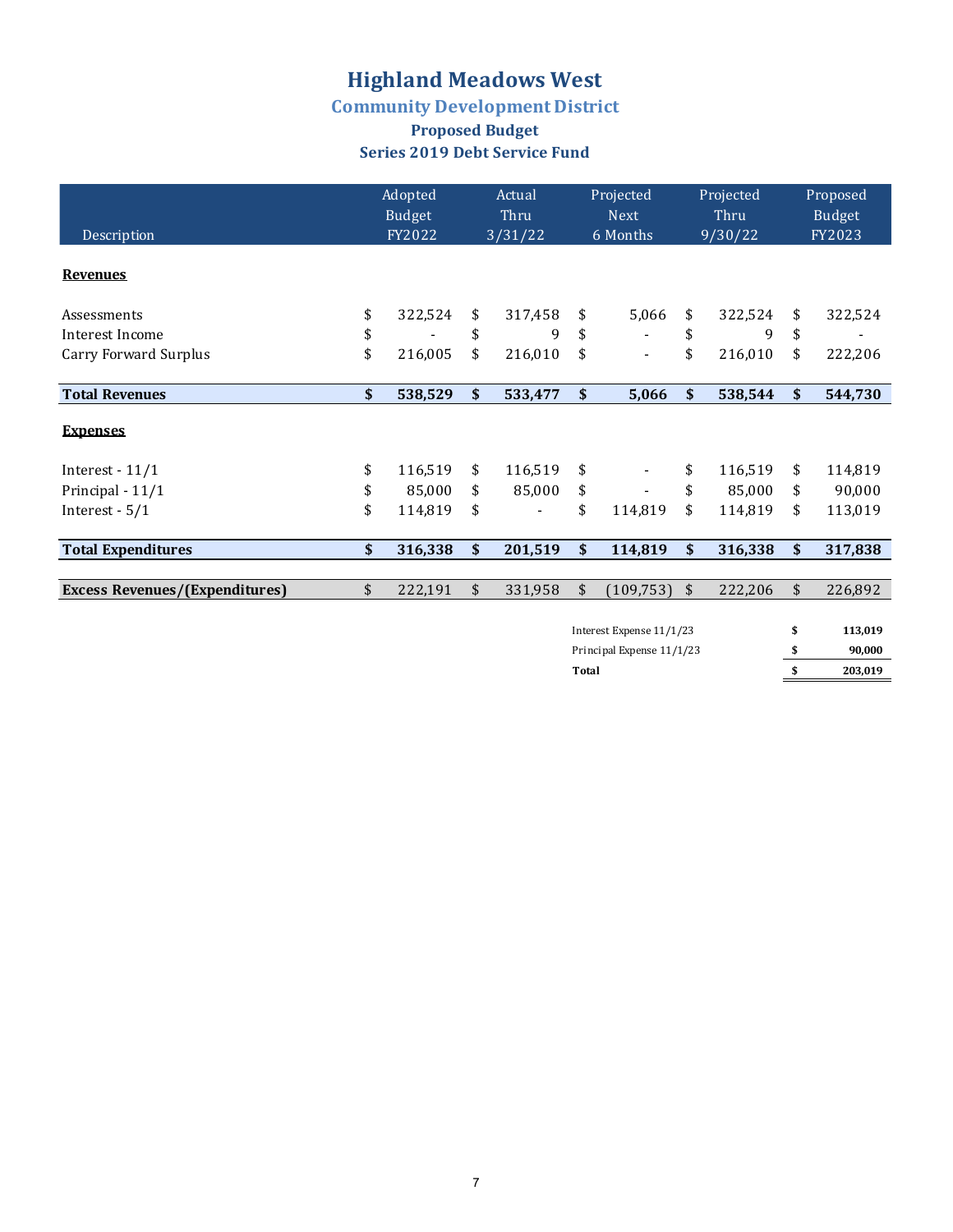**Community Development District<br>Series 2019 Special Assessment Bonds** 

**Amortization Schedule** 

| Date     | Balance            | Prinicpal        | Interest         |                   | Total      |
|----------|--------------------|------------------|------------------|-------------------|------------|
|          |                    |                  |                  |                   |            |
| 11/01/22 | \$<br>4,780,000.00 | \$<br>90,000.00  | \$<br>114,818.75 | $\boldsymbol{\$}$ | 319,637.50 |
| 05/01/23 | \$<br>4,690,000.00 | \$               | \$<br>113,018.75 |                   |            |
| 11/01/23 | \$<br>4,690,000.00 | \$<br>90,000.00  | \$<br>113,018.75 | \$                | 316,037.50 |
| 05/01/24 | \$<br>4,600,000.00 | \$               | \$<br>111,218.75 |                   |            |
| 11/01/24 | \$<br>4,600,000.00 | \$<br>95,000.00  | \$<br>111,218.75 | \$                | 317,437.50 |
| 05/01/25 | \$<br>4,505,000.00 | \$               | \$<br>109,318.75 |                   |            |
| 11/01/25 | \$<br>4,505,000.00 | \$<br>100,000.00 | \$<br>109,318.75 | \$                | 318,637.50 |
| 05/01/26 | \$<br>4,405,000.00 | \$               | \$<br>107,256.25 |                   |            |
| 11/01/26 | \$<br>4,405,000.00 | \$<br>105,000.00 | \$<br>107,256.25 | \$                | 319,512.50 |
| 05/01/27 | \$<br>4,300,000.00 | \$               | \$<br>105,090.63 |                   |            |
| 11/01/27 | \$<br>4,300,000.00 | \$<br>110,000.00 | \$<br>105,090.63 | \$                | 320,181.25 |
| 05/01/28 | \$<br>4,190,000.00 | \$               | \$<br>102,821.88 |                   |            |
| 11/01/28 | \$<br>4,190,000.00 | \$<br>110,000.00 | \$<br>102,821.88 | \$                | 315,643.75 |
| 05/01/29 | \$<br>4,080,000.00 | \$               | \$<br>100,553.13 |                   |            |
| 11/01/29 | \$<br>4,080,000.00 | \$<br>115,000.00 | \$<br>100,553.13 | \$                | 316,106.25 |
| 05/01/30 | \$<br>3,965,000.00 | \$               | \$<br>98,181.25  |                   |            |
| 11/01/30 | \$<br>3,965,000.00 | \$<br>120,000.00 | \$<br>98,181.25  | \$                | 316,362.50 |
| 05/01/31 | \$<br>3,845,000.00 | \$               | \$<br>95,256.25  |                   |            |
| 11/01/31 | \$<br>3,845,000.00 | \$<br>125,000.00 | \$<br>95,256.25  | \$                | 315,512.50 |
| 05/01/32 | \$<br>3,720,000.00 | \$               | \$<br>92,209.38  |                   |            |
| 11/01/32 | \$<br>3,720,000.00 | \$<br>135,000.00 | \$<br>92,209.38  | \$                | 319,418.75 |
| 05/01/33 | \$<br>3,585,000.00 | \$               | \$<br>88,918.75  |                   |            |
| 11/01/33 | \$<br>3,585,000.00 | \$<br>140,000.00 | \$<br>88,918.75  | \$                | 317,837.50 |
| 05/01/34 | \$<br>3,445,000.00 | \$               | \$<br>85,506.25  |                   |            |
| 11/01/34 | \$<br>3,445,000.00 | \$<br>145,000.00 | \$<br>85,506.25  | \$                | 316,012.50 |
| 05/01/35 | \$<br>3,300,000.00 | \$               | \$<br>81,971.88  |                   |            |
| 11/01/35 | \$<br>3,300,000.00 | \$<br>155,000.00 | \$<br>81,971.88  | \$                | 318,943.75 |
| 05/01/36 | \$<br>3,145,000.00 | \$               | \$<br>78,193.75  |                   |            |
| 11/01/36 | \$<br>3,145,000.00 | \$<br>160,000.00 | \$<br>78,193.75  | \$                | 316,387.50 |
| 05/01/37 | \$<br>2,985,000.00 | \$               | \$<br>74,293.75  |                   |            |
| 11/01/37 | \$<br>2,985,000.00 | \$<br>170,000.00 | \$<br>74,293.75  | \$                | 318,587.50 |
| 05/01/38 | \$<br>2,815,000.00 | \$               | \$<br>70,150.00  |                   |            |
| 11/01/38 | \$<br>2,815,000.00 | \$<br>175,000.00 | \$<br>70,150.00  | \$                | 315,300.00 |
| 05/01/39 | \$<br>2,640,000.00 | \$               | \$<br>65,884.38  |                   |            |
| 11/01/39 | \$<br>2,640,000.00 | \$<br>185,000.00 | \$<br>65,884.38  | \$                | 316,768.75 |
| 05/01/40 | \$<br>2,455,000.00 | \$               | \$<br>61,375.00  |                   |            |
| 11/01/40 | \$<br>2,455,000.00 | \$<br>195,000.00 | \$<br>61,375.00  | \$                | 317,750.00 |
| 05/01/41 | \$<br>2,260,000.00 | \$               | \$<br>56,500.00  |                   |            |
| 11/01/41 | \$<br>2,260,000.00 | \$<br>205,000.00 | \$<br>56,500.00  | \$                | 318,000.00 |
| 05/01/42 | \$<br>2,055,000.00 | \$               | \$<br>51,375.00  |                   |            |
| 11/01/42 | \$<br>2,055,000.00 | \$<br>215,000.00 | \$<br>51,375.00  | \$                | 317,750.00 |
| 05/01/43 | \$<br>1,840,000.00 | \$               | \$<br>46,000.00  |                   |            |
| 11/01/43 | \$<br>1,840,000.00 | \$<br>225,000.00 | \$<br>46,000.00  | \$                | 317,000.00 |
| 05/01/44 | \$<br>1,615,000.00 | \$               | \$<br>40,375.00  |                   |            |
| 11/01/44 | \$<br>1,615,000.00 | \$<br>235,000.00 | \$<br>40,375.00  | \$                | 315,750.00 |
| 05/01/45 | \$<br>1,380,000.00 | \$               | \$<br>34,500.00  |                   |            |
| 11/01/45 | \$<br>1,380,000.00 | \$<br>250,000.00 | \$<br>34,500.00  | \$                | 319,000.00 |
| 05/01/46 | \$<br>1,130,000.00 | \$               | \$<br>28,250.00  |                   |            |
| 11/01/46 | \$<br>1,130,000.00 | \$<br>260,000.00 | \$<br>28,250.00  | \$                | 316,500.00 |
| 05/01/47 | \$<br>870,000.00   | \$               | \$<br>21,750.00  |                   |            |
| 11/01/47 | \$<br>870,000.00   | \$<br>275,000.00 | \$<br>21,750.00  | \$                | 318,500.00 |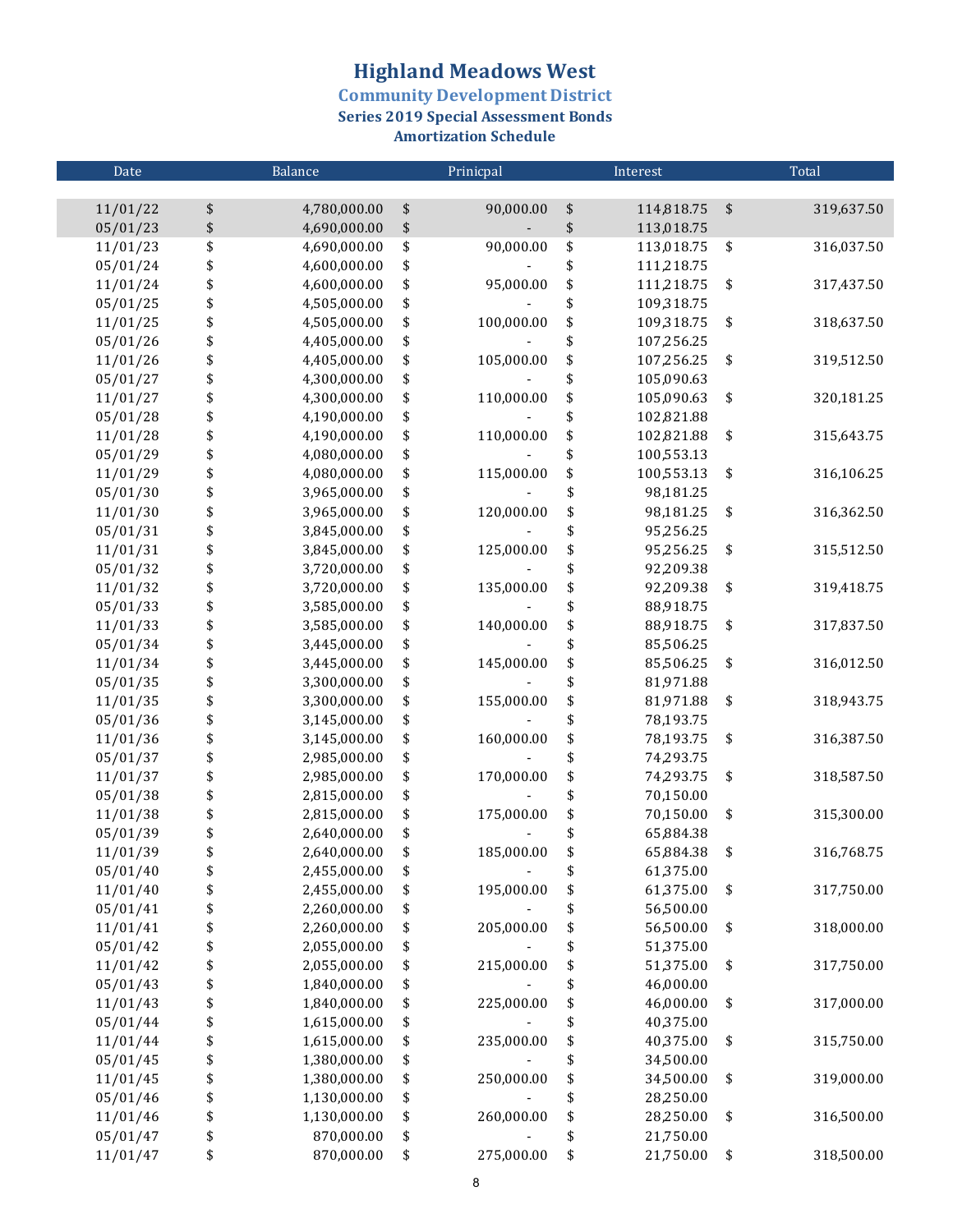**Community Development District** 

**Series 2019 Special Assessment Bonds** 

### **Amortization Schedule**

| Date                 |          | Balance                  | Prinicpal |              |    | Interest               | Total |              |  |
|----------------------|----------|--------------------------|-----------|--------------|----|------------------------|-------|--------------|--|
| 05/01/48<br>11/01/48 | \$<br>\$ | 595,000.00<br>595,000.00 | \$<br>\$  | 290,000.00   | \$ | 14,875.00<br>14,875.00 | \$    | 319,750.00   |  |
| 05/01/49             | \$       | 305,000.00               | \$        | ۰.           |    | 7,625.00               |       |              |  |
| 11/01/49             | \$       | 305,000.00               | \$        | 305,000,00   | \$ | 7.625.00               | \$.   | 320,250.00   |  |
|                      |          |                          |           |              |    |                        |       |              |  |
|                      |          |                          |           | 4,780,000.00 | \$ | 3,999,756.25           |       | 8,894,575.00 |  |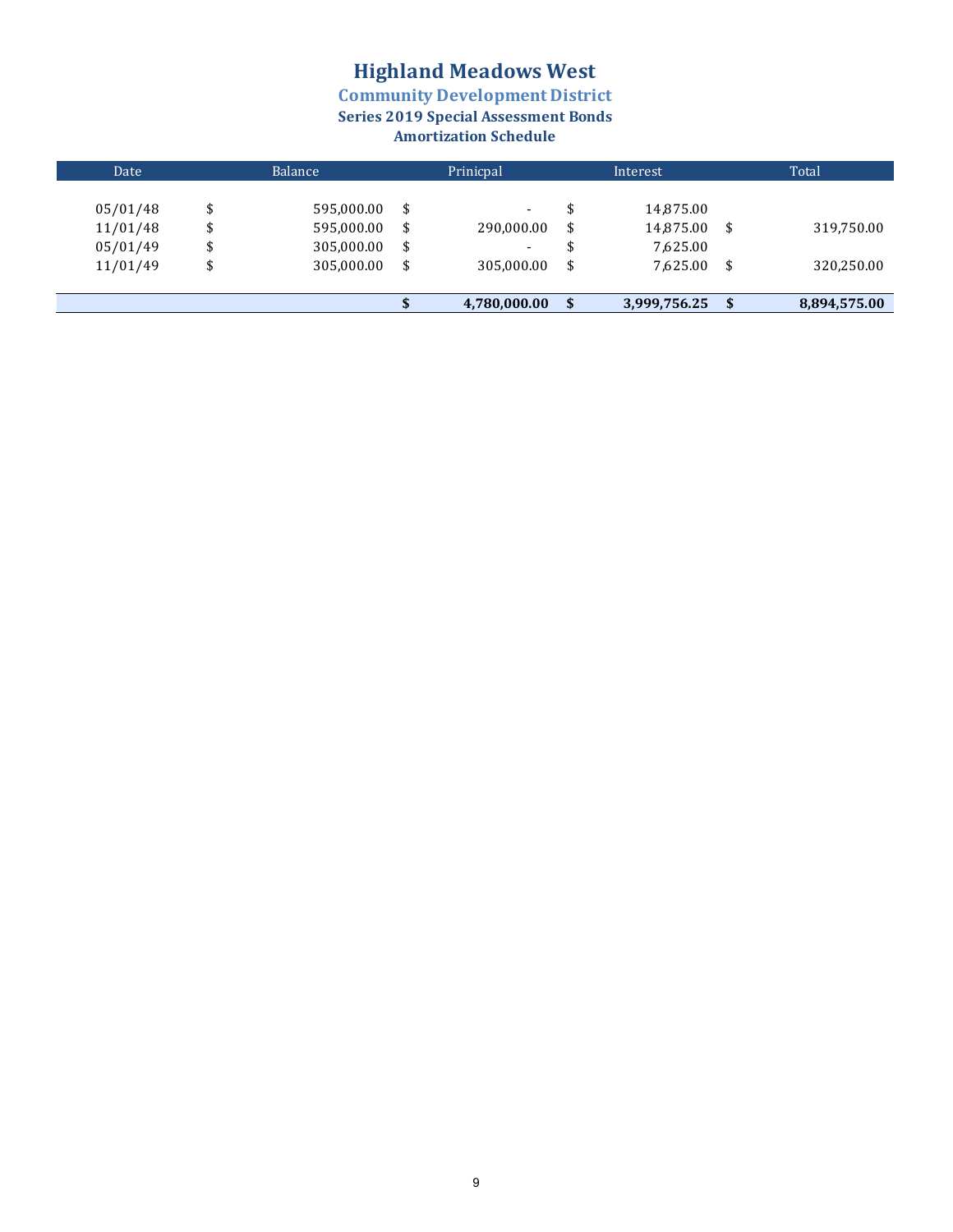### **Community Development District**

#### **Proposed Budget Series 2020 A2 Debt Service Fund**

| Description                                 |    | Adopted<br>Budget<br>FY2022 | Actual<br>Thru<br>3/31/22      |              | Projected<br><b>Next</b><br>6 Months |                         | Projected<br>Thru<br>9/30/22 | Proposed<br><b>Budget</b><br>FY2023 |         |
|---------------------------------------------|----|-----------------------------|--------------------------------|--------------|--------------------------------------|-------------------------|------------------------------|-------------------------------------|---------|
| <b>Revenues</b>                             |    |                             |                                |              |                                      |                         |                              |                                     |         |
| Assessments                                 | \$ | 157,625                     | \$<br>155,149                  | \$           | 2,476                                | \$                      | 157,625                      | \$                                  | 157,625 |
| Interest Income                             | \$ |                             | \$<br>6                        | \$           |                                      | \$                      | 6                            | \$                                  |         |
| <b>Carry Forward Surplus</b>                | \$ | 57,730                      | \$<br>136,461                  | \$           |                                      | \$                      | 136,461                      | \$                                  | 60,463  |
| <b>Total Revenues</b>                       | \$ | 215,355                     | \$<br>291,615                  | \$           | 2,476                                | $\mathbf{s}$            | 294,091                      | \$                                  | 218,088 |
| <b>Expenses</b>                             |    |                             |                                |              |                                      |                         |                              |                                     |         |
| Interest - $11/1$                           | \$ | 49,950                      | \$<br>49,950                   | \$           |                                      | \$                      | 49.950                       | \$                                  | 49,159  |
| Principal - 5/1                             | \$ | 55,000                      | \$<br>$\blacksquare$           | \$           | 55,000                               | \$                      | 55,000                       | \$                                  | 60,000  |
| Interest - $5/1$                            | \$ | 49,950                      | \$<br>$\overline{\phantom{a}}$ | \$           | 49,950                               | \$                      | 49,950                       | \$                                  | 49,159  |
| <b>Total Expenditures</b>                   | \$ | 154,900                     | \$<br>49,950                   | $\mathbf{s}$ | 104,950                              | $\mathbf{s}$            | 154,900                      | \$                                  | 158,319 |
| <b>Other Financing Sources</b>              |    |                             |                                |              |                                      |                         |                              |                                     |         |
| Transfer In/(Out)                           | \$ | $\overline{\phantom{a}}$    | \$<br>(78, 728)                | \$           | $\blacksquare$                       | \$                      | $(78, 728)$ \$               |                                     |         |
| <b>Total Other Financing Sources (Uses)</b> | \$ | $\blacksquare$              | \$<br>(78, 728)                | \$           | ٠                                    | \$                      | $(78, 728)$ \$               |                                     | ۰       |
| <b>Excess Revenues/(Expenditures)</b>       | \$ | 60,455                      | \$<br>162,937                  | \$           | (102, 474)                           | $\sqrt[6]{\frac{1}{2}}$ | 60,463                       | \$                                  | 59,769  |
|                                             |    |                             |                                |              | Interest Expense 11/1/23             |                         |                              | \$                                  | 48,297  |

**f** Total **8 8 18,297**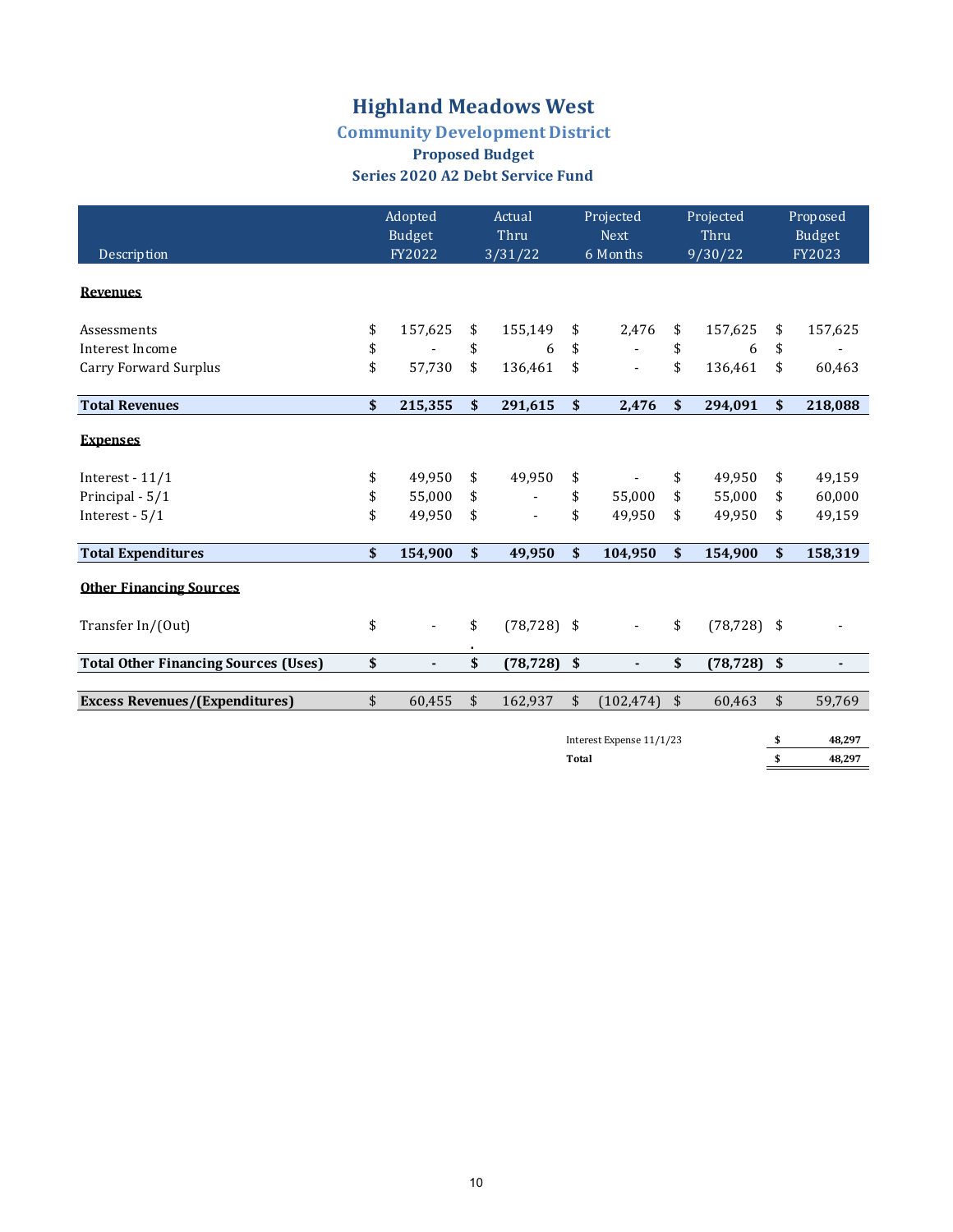**Community Development District<br>Series 2020 A2 Special Assessment Bonds** 

**Amortization Schedule** 

| $\overline{\text{Date}}$ |          | Balance                      | Prinicpal |            |          | Interest               | Total |            |  |
|--------------------------|----------|------------------------------|-----------|------------|----------|------------------------|-------|------------|--|
|                          |          |                              |           |            |          |                        |       |            |  |
| 11/01/22                 | \$       | 2,660,000.00                 | \$        |            | \$       | 49,159.38              | \$    | 154,109.38 |  |
| 05/01/23                 | \$       | 2,660,000.00                 | \$        | 60,000.00  | \$       | 49,159.38              |       |            |  |
| 11/01/23                 | \$       | 2,600,000.00                 | \$        |            | \$       | 48,296.88              | \$    | 157,456.25 |  |
| 05/01/24                 | \$       | 2,600,000.00                 | \$        | 60,000.00  | \$       | 48,296.88              |       |            |  |
| 11/01/24                 | \$       | 2,540,000.00                 | \$        |            | \$       | 47,434.38              | \$    | 155,731.25 |  |
| 05/01/25                 | \$       | 2,540,000.00                 | \$        | 60,000.00  | \$       | 47,434.38              |       |            |  |
| 11/01/25                 | \$       | 2,480,000.00                 | \$        |            | \$       | 46,571.88              | \$    | 154,006.25 |  |
| 05/01/26<br>11/01/26     | \$<br>\$ | 2,480,000.00<br>2,415,000.00 | \$<br>\$  | 65,000.00  | \$<br>\$ | 46,571.88<br>45,515.63 | \$    | 157,087.50 |  |
| 05/01/27                 | \$       | 2,415,000.00                 | \$        | 65,000.00  | \$       | 45,515.63              |       |            |  |
| 11/01/27                 | \$       | 2,350,000.00                 | \$        |            | \$       | 44,459.38              | \$    | 154,975.00 |  |
| 05/01/28                 | \$       | 2,350,000.00                 | \$        | 65,000.00  | \$       | 44,459.38              |       |            |  |
| 11/01/28                 | \$       | 2,285,000.00                 | \$        |            | \$       | 43,403.13              | \$    | 152,862.50 |  |
| 05/01/29                 | \$       | 2,285,000.00                 | \$        | 70,000.00  | \$       | 43,403.13              |       |            |  |
| 11/01/29                 | \$       | 2,215,000.00                 | \$        |            | \$       | 42,265.63              | \$    | 155,668.75 |  |
| 05/01/30                 | \$       | 2,215,000.00                 | \$        | 70,000.00  | \$       | 42,265.63              |       |            |  |
| 11/01/30                 | \$       | 2,145,000.00                 | \$        |            | \$       | 41,128.13              | \$    | 153,393.75 |  |
| 05/01/31                 | \$       | 2,145,000.00                 | \$        | 75,000.00  | \$       | 41,128.13              |       |            |  |
| 11/01/31                 | \$       | 2,070,000.00                 | \$        |            | \$       | 39,909.38              | \$    | 156,037.50 |  |
| 05/01/32                 | \$       | 2,070,000.00                 | \$        | 75,000.00  | \$       | 39,909.38              |       |            |  |
| 11/01/32                 | \$       | 1,995,000.00                 | \$        |            | \$       | 38,550.00              | \$    | 153,459.38 |  |
| 05/01/33                 | \$       | 1,995,000.00                 | \$        | 80,000.00  | \$       | 38,550.00              |       |            |  |
| 11/01/33                 | \$       | 1,915,000.00                 | \$        |            | \$       | 37,100.00              | \$    | 155,650.00 |  |
| 05/01/34                 | \$       | 1,915,000.00                 | \$        | 80,000.00  | \$       | 37,100.00              |       |            |  |
| 11/01/34                 | \$       | 1,835,000.00                 | \$        |            | \$       | 35,650.00              | \$    | 152,750.00 |  |
| 05/01/35                 | \$       | 1,835,000.00                 | \$        | 85,000.00  | \$       | 35,650.00              |       |            |  |
| 11/01/35<br>05/01/36     | \$<br>\$ | 1,750,000.00<br>1,750,000.00 | \$<br>\$  | 90,000.00  | \$<br>\$ | 34,109.38<br>34,109.38 | \$    | 154,759.38 |  |
| 11/01/36                 | \$       | 1,660,000.00                 | \$        |            | \$       | 32,478.13              | \$    | 156,587.50 |  |
| 05/01/37                 | \$       | 1,660,000.00                 | \$        | 90,000.00  | \$       | 32,478.13              |       |            |  |
| 11/01/37                 |          |                              |           |            |          | 30,846.88              |       |            |  |
|                          | \$       | 1,570,000.00                 | \$        |            | \$       |                        | \$    | 153,325.00 |  |
| 05/01/38                 | \$       | 1,570,000.00                 | \$        | 95,000.00  | \$       | 30,846.88              |       |            |  |
| 11/01/38                 | \$       | 1,475,000.00                 | \$        |            | \$       | 29,125.00              | \$    | 154,971.88 |  |
| 05/01/39                 | \$       | 1,475,000.00                 | \$        | 100,000.00 | \$       | 29,125.00              |       |            |  |
| 11/01/39                 | \$       | 1,375,000.00                 | \$        |            | \$       | 27,312.50              | \$    | 156,437.50 |  |
| 05/01/40                 | \$       | 1,375,000.00                 | \$        | 100,000.00 | \$       | 27,312.50              |       |            |  |
| 11/01/40                 | \$       | 1,275,000.00                 | \$        |            | \$       | 25,500.00              | \$    | 152,812.50 |  |
| 05/01/41                 | \$       | 1,275,000.00                 | \$        | 105,000.00 | \$       | 25,500.00              |       |            |  |
| 11/01/41                 | \$       | 1,170,000.00                 | \$        |            | \$       | 23,400.00              | \$    | 153,900.00 |  |
| 05/01/42                 | \$       | 1,170,000.00                 | \$        | 110,000.00 | \$       | 23,400.00              |       |            |  |
| 11/01/42                 | \$       | 1,060,000.00                 | \$        |            | \$       | 21,200.00              | \$    | 154,600.00 |  |
| 05/01/43                 | \$       | 1,060,000.00                 | \$        | 115,000.00 | \$       | 21,200.00              |       |            |  |
| 11/01/43                 | \$       | 945,000.00                   | \$        |            | \$       | 18,900.00              | \$    | 155,100.00 |  |
| 05/01/44                 | \$       | 945,000.00                   | \$        | 120,000.00 | \$       | 18,900.00              |       |            |  |
| 11/01/44                 | \$       | 825,000.00                   | \$        |            | \$       | 16,500.00              | \$    | 155,400.00 |  |
| 05/01/45                 | \$       | 825,000.00                   | \$        | 125,000.00 | \$       | 16,500.00              |       |            |  |
| 11/01/45                 | \$       | 700,000.00                   | \$        |            | \$       | 14,000.00              | \$    | 155,500.00 |  |
|                          |          |                              |           |            |          |                        |       |            |  |
| 05/01/46                 | \$<br>\$ | 700,000.00                   | \$        | 130,000.00 | \$<br>\$ | 14,000.00              |       |            |  |
| 11/01/46                 |          | 570,000.00                   | \$        |            |          | 11,400.00              | \$    | 155,400.00 |  |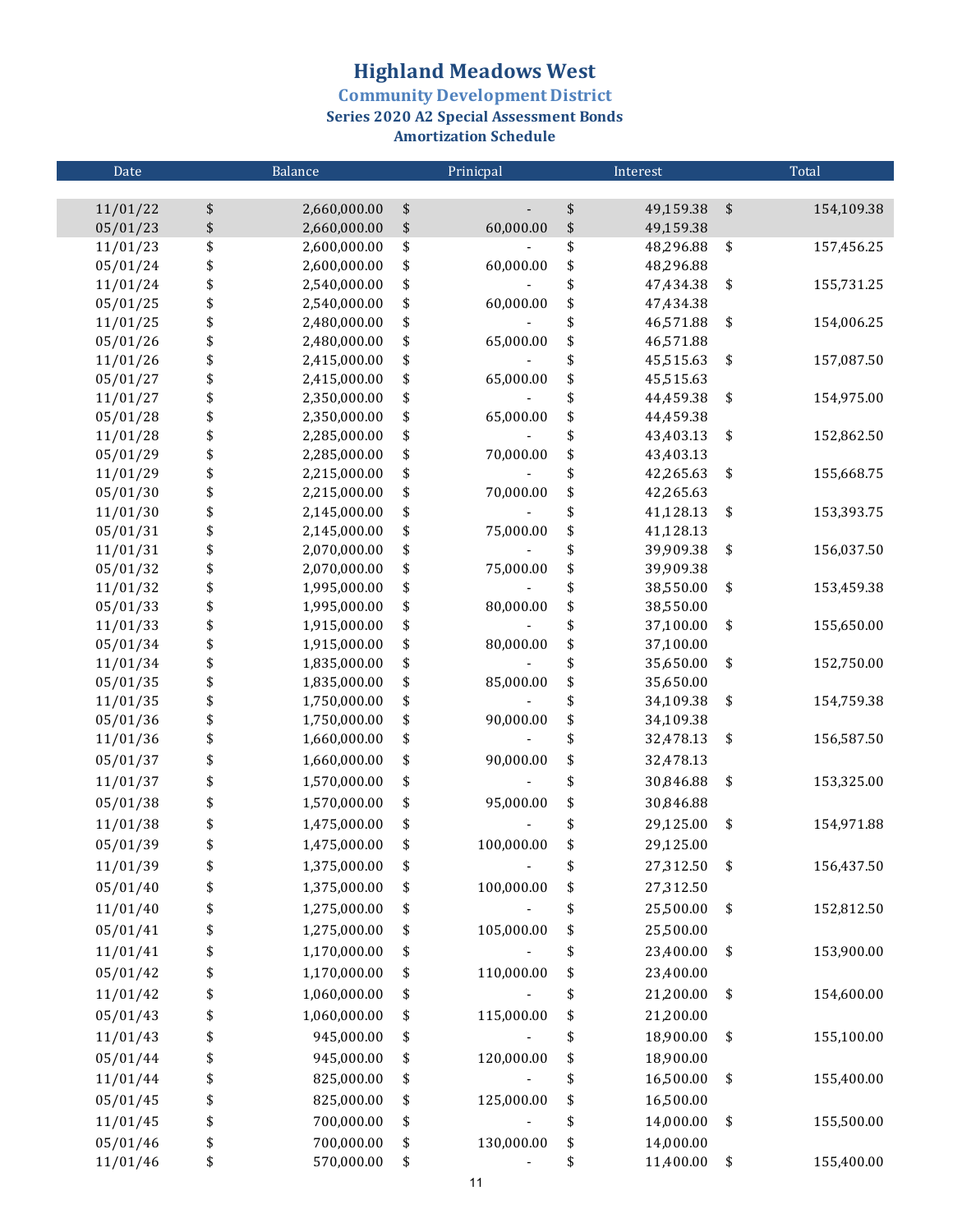**Community Development District** 

**Series 2020 A2 Special Assessment Bonds** 

### **Amortization Schedule**

| Date     | Balance          | Prinicpal                      | Interest           |      | Total        |
|----------|------------------|--------------------------------|--------------------|------|--------------|
| 05/01/47 | \$<br>570,000.00 | \$<br>135,000.00               | \$<br>11,400.00    |      |              |
| 11/01/47 | \$<br>435,000.00 | \$<br>$\overline{\phantom{0}}$ | \$<br>8.700.00     | \$   | 155,100.00   |
| 05/01/48 | \$<br>435,000.00 | \$<br>140,000.00               | \$<br>8,700.00     |      |              |
| 11/01/48 | \$<br>295,000.00 | \$<br>$\overline{\phantom{0}}$ | \$<br>5,900.00     | \$   | 154,600.00   |
| 05/01/49 | \$<br>295,000.00 | \$<br>145,000.00               | \$<br>5,900.00     |      |              |
| 11/01/49 | \$<br>150,000.00 | \$                             | \$<br>3,000.00     | \$   | 153,900.00   |
| 05/01/50 | \$<br>150,000.00 | \$<br>150,000.00               | \$<br>3,000.00     | \$   | 153,000.00   |
|          |                  |                                |                    |      |              |
|          |                  | 2,660,000.00                   | \$<br>1,723,631.25 | - \$ | 4,488,581.25 |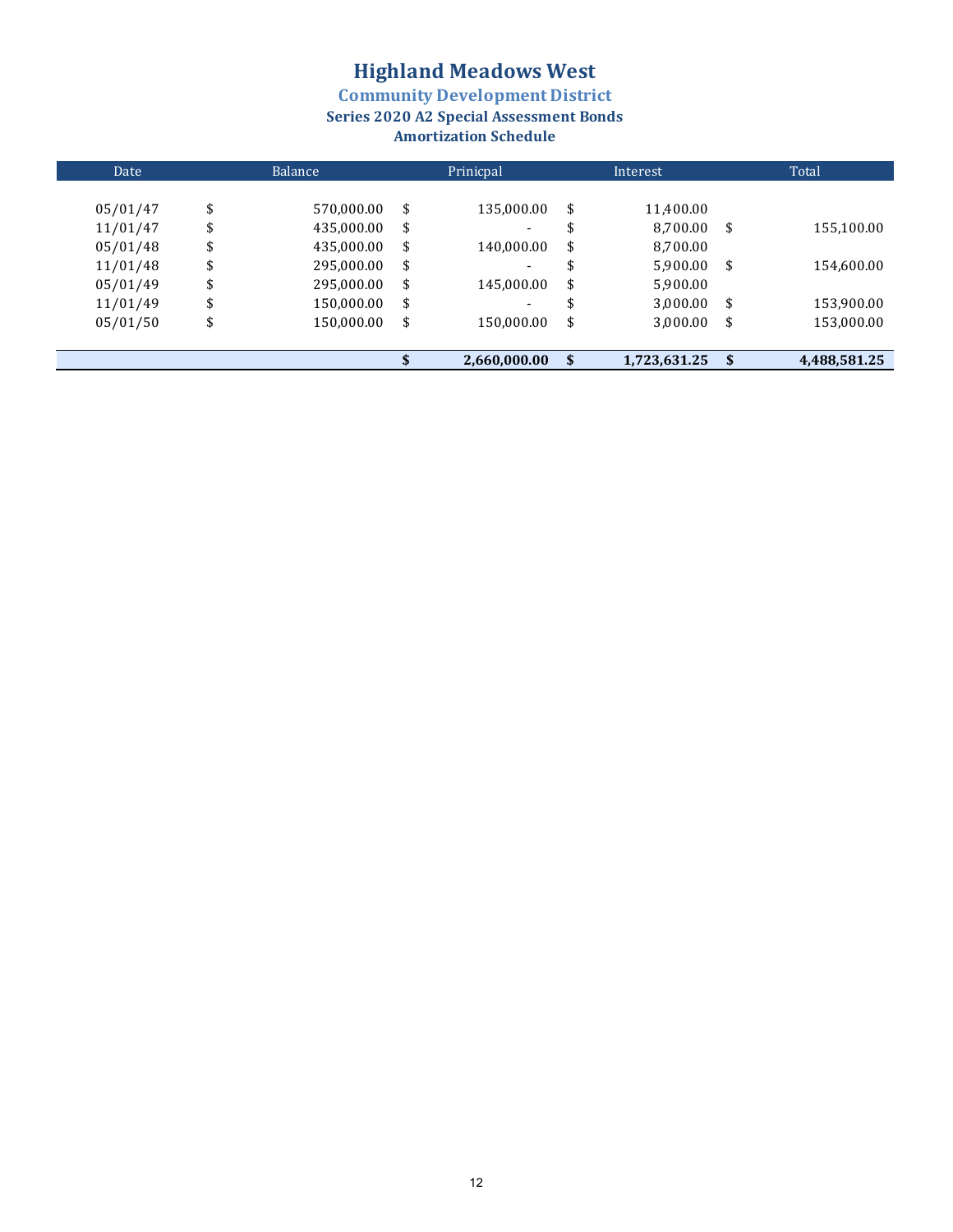#### **Community Development District Proposed Budget Series 2020 A3 Debt Service Fund**

| Description                                 |    | Adopted<br>Budget<br>FY2022 |    | Actual<br>Thru<br>3/31/22 |                          | Projected<br><b>Next</b><br>6 Months |                    | Projected<br>Thru<br>9/30/22 | Proposed<br>Budget<br>FY2023 |                |  |
|---------------------------------------------|----|-----------------------------|----|---------------------------|--------------------------|--------------------------------------|--------------------|------------------------------|------------------------------|----------------|--|
| <b>Revenues</b>                             |    |                             |    |                           |                          |                                      |                    |                              |                              |                |  |
| Assessments                                 | \$ | 55,775                      | \$ | 54,899                    | \$                       | 876                                  | \$                 | 55,775                       | \$                           | 55,775         |  |
| Interest Income                             | \$ |                             | \$ | 2                         | \$                       |                                      | \$                 | 2                            | \$                           |                |  |
| Carry Forward Surplus                       | \$ | 20,308                      | \$ | 48,195                    | \$                       |                                      | \$                 | 48,195                       | \$                           | 21,668         |  |
| <b>Total Revenues</b>                       | \$ | 76,083                      | \$ | 103,096                   | \$                       | 876                                  | \$                 | 103,972                      | \$                           | 77,443         |  |
| <b>Expenses</b>                             |    |                             |    |                           |                          |                                      |                    |                              |                              |                |  |
| Interest - $11/1$                           | \$ | 17,209                      | \$ | 17,209                    | \$                       |                                      | \$                 | 17,209                       | \$                           | 16,922         |  |
| Principal - 5/1                             | \$ | 20,000                      | \$ | $\blacksquare$            | \$                       | 20,000                               | \$                 | 20,000                       | \$                           | 20,000         |  |
| Interest - 5/1                              | \$ | 17,209                      | \$ | $\blacksquare$            | \$                       | 17,209                               | \$                 | 17,209                       | \$                           | 16,922         |  |
| <b>Total Expenditures</b>                   | \$ | 54,419                      | \$ | 17,209                    | \$                       | 37,209                               | \$                 | 54,418                       | \$                           | 53,844         |  |
| <b>Other Financing Sources</b>              |    |                             |    |                           |                          |                                      |                    |                              |                              |                |  |
| Transfer In/(Out)                           | \$ |                             | \$ | $(27,886)$ \$             |                          | $\blacksquare$                       | \$                 | $(27,886)$ \$                |                              |                |  |
| <b>Total Other Financing Sources (Uses)</b> | \$ |                             | \$ | (27, 886)                 | \$                       |                                      | \$                 | (27, 886)                    | \$                           | $\blacksquare$ |  |
| <b>Excess Revenues/(Expenditures)</b>       | \$ | 21,664                      |    | 58,001                    | $\frac{1}{2}$            | (36, 333)                            | $\mathbf{\hat{S}}$ | 21,668                       | \$                           | 23,599         |  |
|                                             |    |                             |    |                           | Interest Expense 11/1/23 |                                      |                    |                              | \$                           | 16,634         |  |

**f** Total **8 16,634**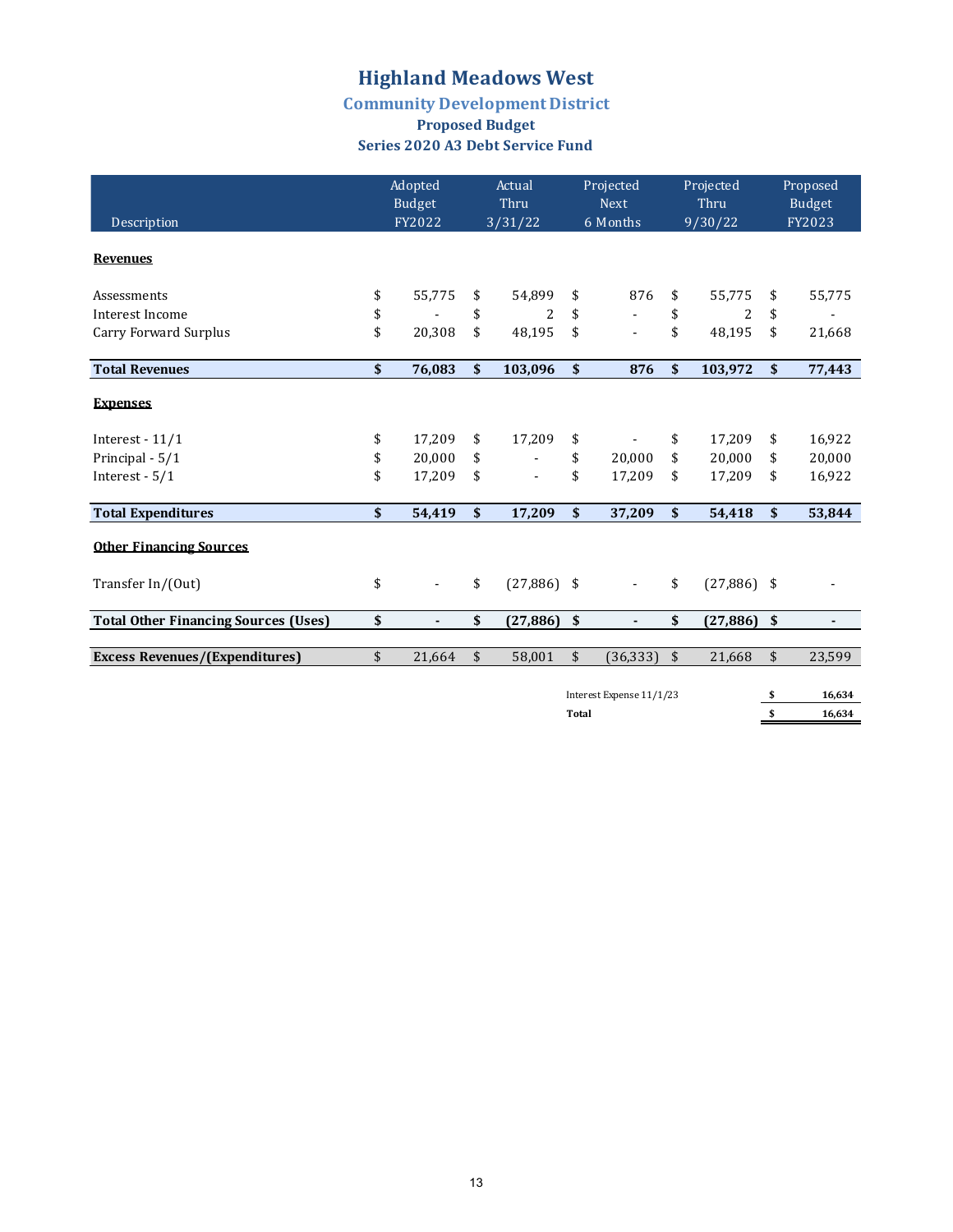**Community Development District** 

**Series 2020 A3 Special Assessment Bonds** 

**Amortization Schedule**

| Date                 |          | Balance                  |          | Prinicpal |          | Interest               | Total           |
|----------------------|----------|--------------------------|----------|-----------|----------|------------------------|-----------------|
|                      |          |                          |          |           |          |                        |                 |
| 11/01/22             | \$       | 915,000.00               | \$       |           | \$       | 16,921.88              | \$<br>54,131.25 |
| 05/01/23             | \$       | 915,000.00               | \$       | 20,000.00 | \$       | 16,921.88              |                 |
| 11/01/23             | \$       | 895,000.00               | \$       |           | \$       | 16,634.38              | \$<br>53,556.25 |
| 05/01/24             | \$       | 895,000.00               | \$       | 20,000.00 | \$       | 16,634.38              |                 |
| 11/01/24             | \$       | 875,000.00               | \$       |           | \$       | 16,346.88              | \$<br>52,981.25 |
| 05/01/25             | \$<br>\$ | 875,000.00               | \$<br>\$ | 20,000.00 | \$<br>\$ | 16,346.88              |                 |
| 11/01/25<br>05/01/26 | \$       | 855,000.00<br>855,000.00 | \$       | 20,000.00 | \$       | 16,059.38<br>16,059.38 | \$<br>52,406.25 |
| 11/01/26             | \$       | 835,000.00               | \$       |           | \$       | 15,734.38              | \$<br>51,793.75 |
| 05/01/27             | \$       | 835,000.00               | \$       | 20,000.00 | \$       | 15,734.38              |                 |
| 11/01/27             | \$       | 815,000.00               | \$       |           | \$       | 15,409.38              | \$<br>51,143.75 |
| 05/01/28             | \$       | 815,000.00               | \$       | 25,000.00 | \$       | 15,409.38              |                 |
| 11/01/28             | \$       | 790,000.00               | \$       |           | \$       | 15,003.13              | \$<br>55,412.50 |
| 05/01/29             | \$       | 790,000.00               | \$       | 25,000.00 | \$       | 15,003.13              |                 |
| 11/01/29             | \$       | 765,000.00               | \$       |           | \$       | 14,596.88              | \$<br>54,600.00 |
| 05/01/30             | \$       | 765,000.00               | \$       | 25,000.00 | \$       | 14,596.88              |                 |
| 11/01/30             | \$       | 740,000.00               | \$       |           | \$       | 14,190.63              | \$<br>53,787.50 |
| 05/01/31             | \$       | 740,000.00               | \$       | 25,000.00 | \$       | 14,190.63              |                 |
| 11/01/31             | \$       | 715,000.00               | \$       |           | \$       | 13,784.38              | \$<br>52,975.00 |
| 05/01/32             | \$       | 715,000.00               | \$       | 25,000.00 | \$       | 13,784.38              |                 |
| 11/01/32             | \$       | 690,000.00               | \$       |           | \$       | 13,331.25              | \$<br>52,115.63 |
| 05/01/33             | \$       | 690,000.00               | \$       | 25,000.00 | \$       | 13,331.25              |                 |
| 11/01/33             | \$       | 665,000.00               | \$       |           | \$       | 12,878.13              | \$<br>51,209.38 |
| 05/01/34             | \$       | 665,000.00               | \$       | 30,000.00 | \$       | 12,878.13              |                 |
| 11/01/34             | \$       | 635,000.00               | \$       |           | \$       | 12,334.38              | \$<br>55,212.50 |
| 05/01/35             | \$       | 635,000.00               | \$       | 30,000.00 | \$       | 12,334.38              |                 |
| 11/01/35             | \$       | 605,000.00               | \$       |           | \$       | 11,790.63              | \$<br>54,125.00 |
| 05/01/36             | \$       | 605,000.00               | \$       | 30,000.00 | \$       | 11,790.63              |                 |
| 11/01/36             | \$       | 575,000.00               | \$       |           | \$       | 11,246.88              | \$<br>53,037.50 |
| 05/01/37             | \$       | 575,000.00               | \$       | 30,000.00 | \$       | 11,246.88              |                 |
| 11/01/37             | \$       | 545,000.00               | \$       |           | \$       | 10,703.13              | \$<br>51,950.00 |
| 05/01/38             | \$       | 545,000.00               | \$       | 35,000.00 | \$       | 10,703.13              |                 |
| 11/01/38             | \$       | 510,000.00               | \$       |           | \$       | 10,068.75              | \$<br>55,771.88 |
| 05/01/39             | \$       | 510,000.00               | \$       | 35,000.00 | \$       | 10,068.75              |                 |
| 11/01/39             | \$       | 475,000.00               | \$       |           | \$       | 9,434.38               | \$<br>54,503.13 |
| 05/01/40             | \$       | 475,000.00               | \$       | 35,000.00 | \$       | 9,434.38               |                 |
| 11/01/40             | \$       | 440,000.00               | \$       |           | \$       | 8,800.00               | \$<br>53,234.38 |
| 05/01/41             | \$       | 440,000.00               | \$       | 35,000.00 | \$       | 8,800.00               |                 |
| 11/01/41             | \$       | 405,000.00               | \$       |           | \$       | 8,100.00               | \$<br>51,900.00 |
| 05/01/42             | \$       | 405,000.00               | \$       | 40,000.00 | \$       | 8,100.00               |                 |
| 11/01/42             | \$       | 365,000.00               | \$       |           | \$       | 7,300.00               | \$<br>55,400.00 |
|                      |          |                          |          |           |          |                        |                 |
| 05/01/43             | \$       | 365,000.00               | \$       | 40,000.00 | \$       | 7,300.00               |                 |
| 11/01/43             | \$       | 325,000.00               | \$       |           | \$       | 6,500.00               | \$<br>53,800.00 |
| 05/01/44             | \$       | 325,000.00               | \$       | 40,000.00 | \$       | 6,500.00               |                 |
| 11/01/44             | \$       | 285,000.00               | \$       |           | \$       | 5,700.00               | \$<br>52,200.00 |
| 05/01/45             | \$       | 285,000.00               | \$       | 45,000.00 | \$       | 5,700.00               |                 |
| 11/01/45             | \$       | 240,000.00               | \$       |           | \$       | 4,800.00               | \$<br>55,500.00 |
| 05/01/46             | \$       | 240,000.00               | \$       | 45,000.00 | \$       | 4,800.00               |                 |
| 11/01/46             | \$       | 195,000.00               | \$       |           | \$       | 3,900.00               | \$<br>53,700.00 |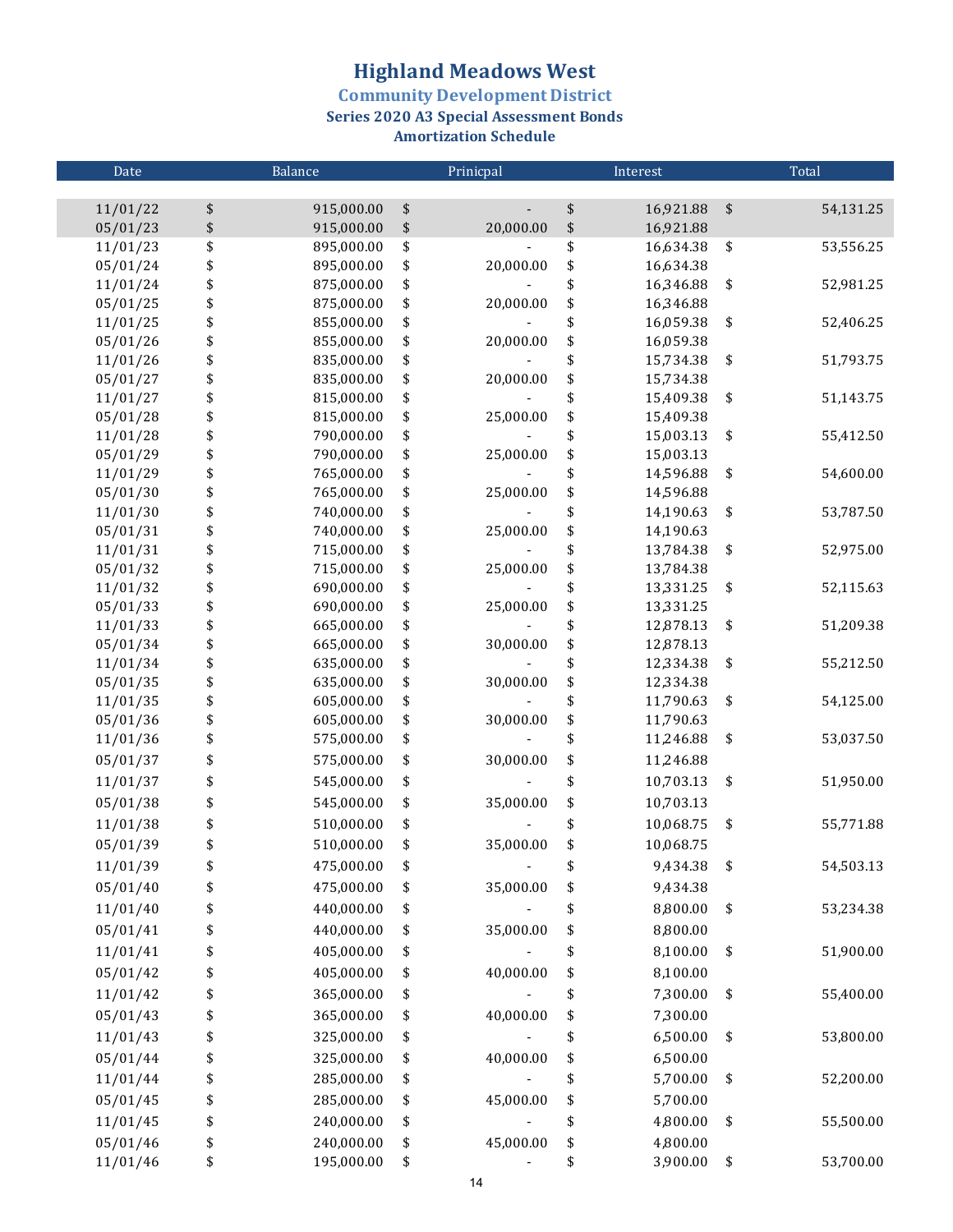**Community Development District** 

**Series 2020 A3 Special Assessment Bonds** 

### **Amortization Schedule**

| Date     | Balance |            |    | Prinicpal                | Interest         | Total |              |  |
|----------|---------|------------|----|--------------------------|------------------|-------|--------------|--|
|          |         |            |    |                          |                  |       |              |  |
| 05/01/47 | \$      | 195,000.00 | \$ | 45,000.00                | \$<br>3,900.00   |       |              |  |
| 11/01/47 | \$      | 150,000.00 | \$ | -                        | \$<br>3,000.00   | \$    | 51,900.00    |  |
| 05/01/48 | \$      | 150,000.00 | \$ | 50,000.00                | \$<br>3,000.00   |       |              |  |
| 11/01/48 | \$      | 100,000.00 | \$ | $\overline{\phantom{0}}$ | \$<br>2.000.00   | \$    | 55,000.00    |  |
| 05/01/49 | \$      | 100,000.00 | \$ | 50,000.00                | \$<br>2,000.00   |       |              |  |
| 11/01/49 | \$      | 50,000.00  | \$ | $\overline{\phantom{0}}$ | \$<br>1,000.00   | \$    | 53,000.00    |  |
| 05/01/50 | \$      | 50,000.00  | \$ | 50,000.00                | \$<br>1,000.00   | \$    | 51,000.00    |  |
|          |         |            |    |                          |                  |       |              |  |
|          |         |            |    | 915,000.00               | \$<br>595,137.50 | - \$  | 1,547,346.88 |  |